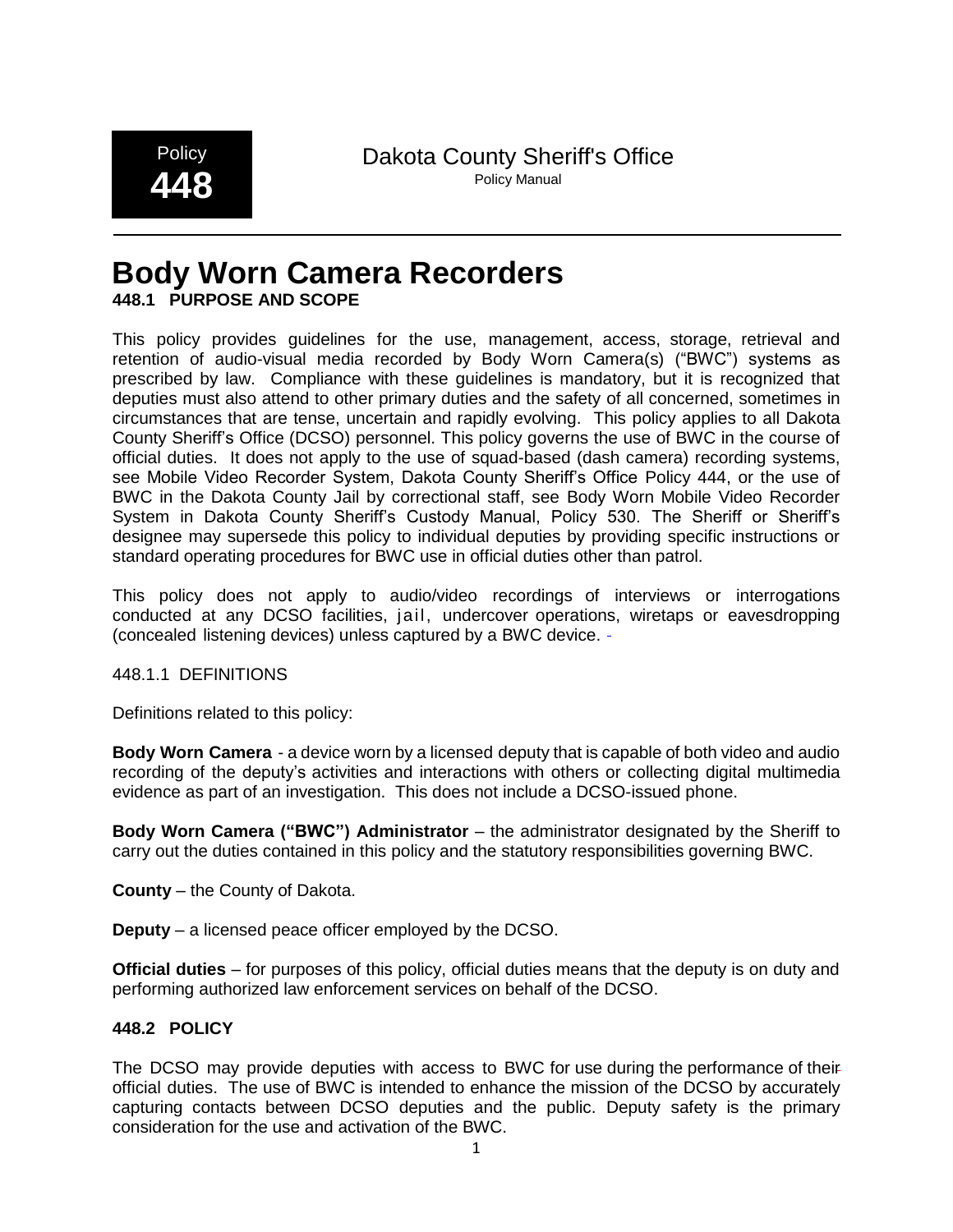## 448.2.1 BWC OBJECTIVES

The DCSO has adopted the use of BWC to accomplish the following objectives:

- (a) To enhance deputy safety;
- (b) To document statements and events during the course of an incident, in addition to using an audio recorder;
- (c) To enhance the deputy's ability to document and review statements and actions for both internal reporting requirements and for courtroom preparation and presentation;
- (d) To preserve visual and audio information for use in current and future investigations;
- (e) To provide a tool for self-critique and field evaluation during deputy training and to assist with on-going training and evaluation;
- (f) To enhance the public trust by preserving factual representations of deputy-citizen interactions in the form of recorded media; and
- (g) To assist with the defense of civil actions against deputies and the County.

## **448.3 BWC ADMINISTRATOR RESPONSIBILITIES**

The BWC Administrator, or designee, is responsible for:

- (a) Ordering, issuing, retrieving, and storing all BWC;
- (b) Deleting BWC data when required pursuant to a court order or in accordance with the DCSO records retentions schedule or applicable laws;
- (c) Keeping logs reflecting BWC assignments, including each BWC's serial number, dates used, deputies assigned, and history of malfunction or system failure;
- (d) Working with the assigned data practices liaison to coordinate the use, access, and release of information to ensure that procedures comply with requirements of the Minnesota Government Data Practices Act (MGDPA) (Minn. Stat. Ch.13), this policy, County policies and procedures, and other applicable data retention and privacy laws (see, Records Maintenance and Release Policy 809 and Protected Information Policy 811);
- (e) Maintaining an inventory including:
	- (1) Total number of BWC devices owned or maintained by the DCSO;
	- (2) Daily record of the total number of BWC deployed and used by deputies and, if applicable, the locale in which the BWC were used;
	- (3) Total amount of recorded audio and video data collected by the BWC and maintained by the DCSO; and
	- (4) The procedures for destruction of the data;
- (f) Notifying the Minnesota Bureau of Criminal Apprehension (BCA) within ten days when the DCSO obtains new equipment that expands the type or scope of surveillance capabilities (beyond video or audio recording) of the DCSO's BWC system, along with a description of the technology and its surveillance capability and intended uses; and
- (g) Implementing secure storage and backup of the BWC data.

## **448.4 SUPERVISOR RESPONSIBILITIES**

Supervisors are responsible for:

(a) Ensuring that deputies are properly trained and supervised in the use of BWC per this policy, written procedures and governing law;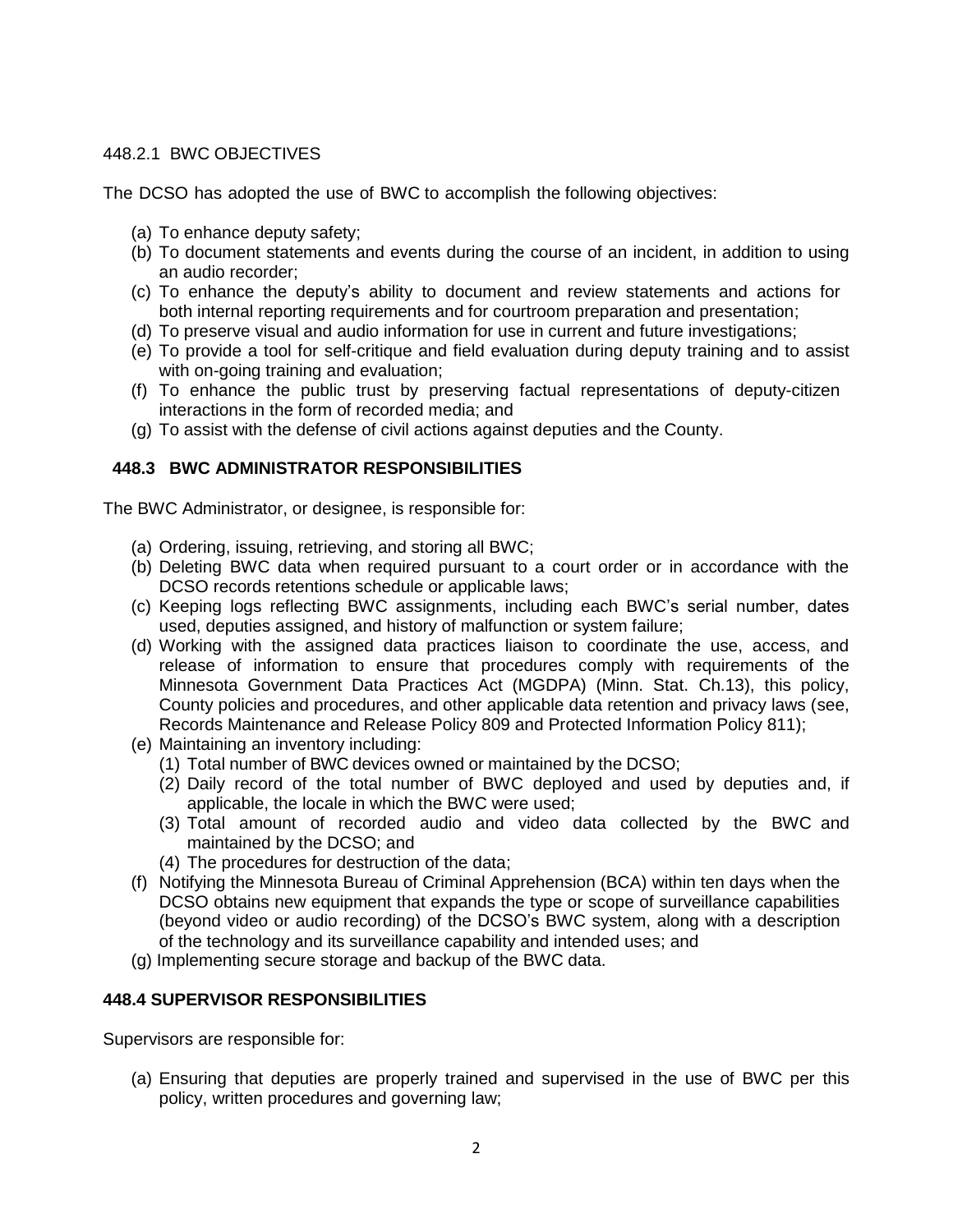- (b) Determining the corrective action when a deputy reports a malfunctioning BWC or system failure;
- (c) Reporting the malfunction or system failure to the BWC Administrator;
- (d) Authorizing deactivation of the BWC in situations covered under Section 448.9(e);
- (e) Ensuring that BWC recorded media is properly uploaded when an incident arises that requires the immediate retrieval of the BWC's recorded media (e.g., serious crime scenes, peace officer-involved shootings, department-involved collisions) and prompt notification of the upload to the BWC Administrator; and
- (f) Randomly reviewing and documenting BWC usage and access at least once per month to ensure compliance with this policy and to identify any performance areas in which additional training or guidance is required.

## **448.5 DEPUTY RESPONSIBILITIES**

Deputies issued BWC are responsible for knowing and complying with this policy and any governing written procedures and training including, but not limited to:

- (a) Use of BWC only in the performance of official duties for the DCSO or when otherwise performing authorized law enforcement services as an employee of the DCSO and authorized by this policy;
- (b) Performing a function test of the BWC prior to going into service to ensure it is operating properly;
- (c) Reporting of any BWC malfunctioning or system failure to the supervisor and obtaining a functioning BWC as soon as reasonably possible;
- (d) Recording his/her name, badge number, and the current date and time at the beginning and end of a shift, regardless of whether any activity is recorded (this is required if the system does not automate this function);
- (e) Placement of the BWC at the location on the body as specified in training;
- (f) Proper activation, deactivation, termination, cessation and pausing of the BWC;
- (g) Documenting the reason for deactivating the BWC in a written report or other official record, including any instance where the BWC malfunctioned or the deputy deactivated the BWC before the end of the encounter;
- (h) Documenting the existence of a recording in a written report or other official record of the contact; and
- (i) When using a spare BWC, or one that is not assigned to the deputy, notifying the BWC Administrator of the reason the deputy is unable to use his/her issued BWC to ensure that the evidence that was recorded on the spare device can be reassigned to the deputy in the recording database.

#### **448.6 GENERAL GUIDELINES**

- (a) All recordings made by deputies on the BWC at any time are the property of the DCSO.
- (b) Deputies have no expectation of privacy or ownership interest in the content of the BWC recordings.
- (c) Deputies have no affirmative duty to inform people that a BWC is being operated or that they are being recorded. However, if the BWC is activated, deputies have an affirmative duty to acknowledge that it is activated if asked, and in the event of this disclosure, the encounter must continue to be recorded until the encounter has concluded. During the encounter, the deputy may deactivate the BWC under those circumstances outlined in section 448.9. Deputies may not inform people that the BWC is activated, if it is not.
- (d) At no time is a deputy expected to jeopardize his/her safety or the safety of others in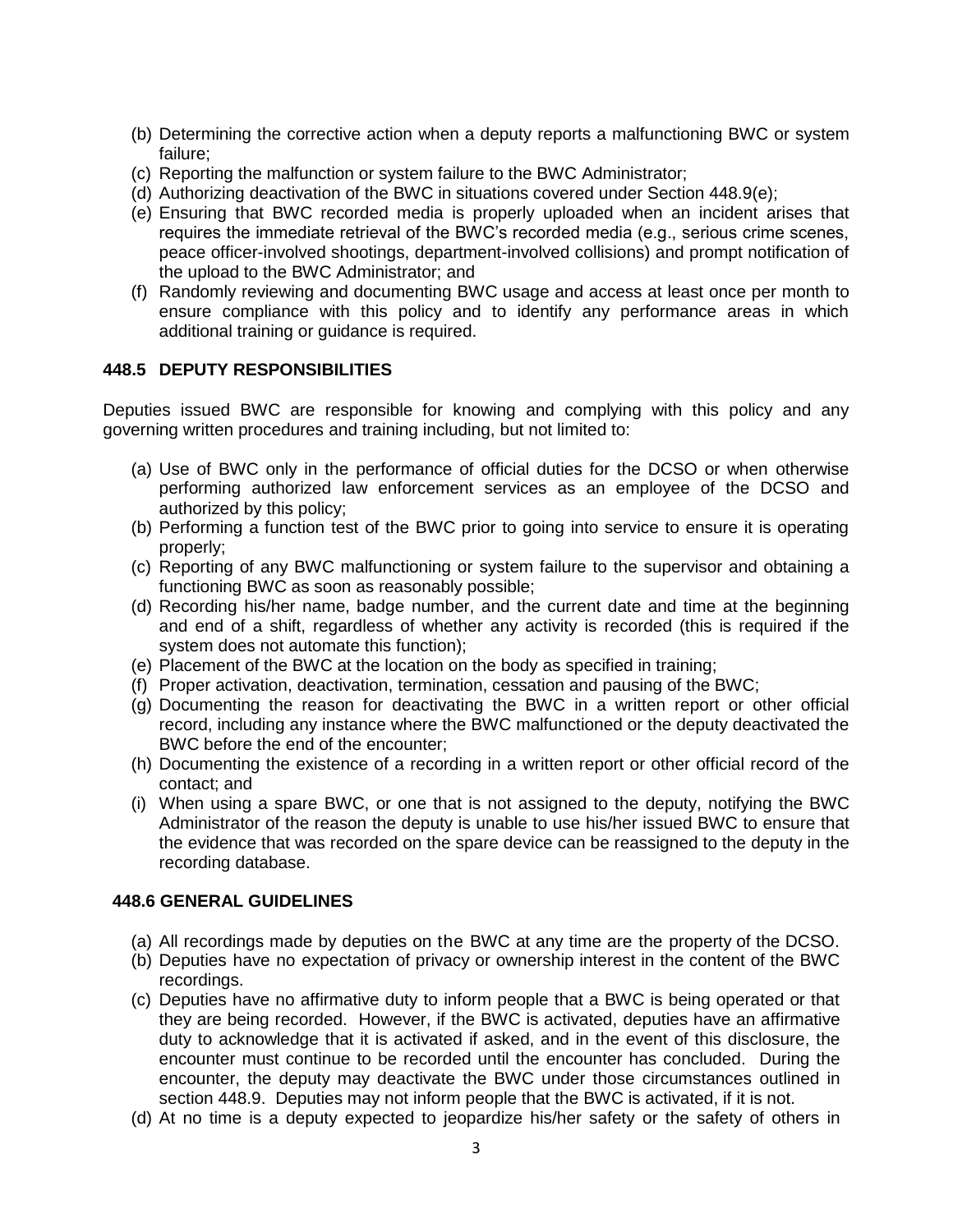order to activate a BWC. However, the BWC should be activated in accordance with this policy as soon as reasonably practicable.

## **448.7 PROHIBITED USE**

DCSO personnel are prohibited from:

- (a) Programming personally owned devices, including but not limited to computers and mobile devices, to access or view BWC data;
- (b) Using personally owned devices for audio or video recording purposes while on-duty without the express consent of a supervisor. Any deputy who uses a personally owned recorder for DCSO-related activities, after express permission from a supervisor, must comply with the provisions of this policy, including retention and release requirements;
- (c) Using the BWC and recording media for personal use;
- (d) Making personal copies of recordings created while on-duty or while acting in their official capacity;
- (e) Using their BWC to record other DCSO personnel during non-enforcement related activities, such as during pre-and-post-shift time in locker rooms, during meal breaks, or during other private conversations, unless such recording is authorized as part of an administrative or criminal investigation;
- (f) Accessing, duplicating, or distributing BWC recordings for non-business reasons including, but not limited to, uploading BWC data recorded or maintained by the DCSO to public and social media websites; and
- (g) Using the BWC for the purpose of embarrassment or ridicule.

## **448.8 ACTIVATION**

#### 448.8.1 MANDATORY ACTIVATION

Deputies who are issued a BWC must activate the BWC:

- (a) During all law enforcement-related encounters and activities with the public including, but not limited to, responding to calls for service or assistance, pursuits, Terry stops of motorists or pedestrians, arrests, and searches pursuant to a lawful arrest;
- (b) During entry in the execution of a search warrant; and
- (c) During any police-citizen contact that becomes adversarial or requires the use of force.

Deputies need not activate the BWC when it is unsafe, impossible, or impracticable to do so, but such instances must be documented as specified in this policy.

#### 448.8.2 DISCRETIONARY ACTIVATION

Deputies may, in the exercise of sound discretion, activate the BWC:

- (a) During any police-public encounter not governed by Section 448.8.1(a) if there is reason to believe the recording would potentially yield information having evidentiary value, unless such recording is otherwise expressly prohibited;
- (b) To take recorded statements when the deputy's primary recording device is unavailable or inoperable from persons believed to be victims of or witnesses to crimes, or the persons suspected of committing crimes, after first considering the needs of the investigation and circumstances pertaining to the victim, witness, or suspect;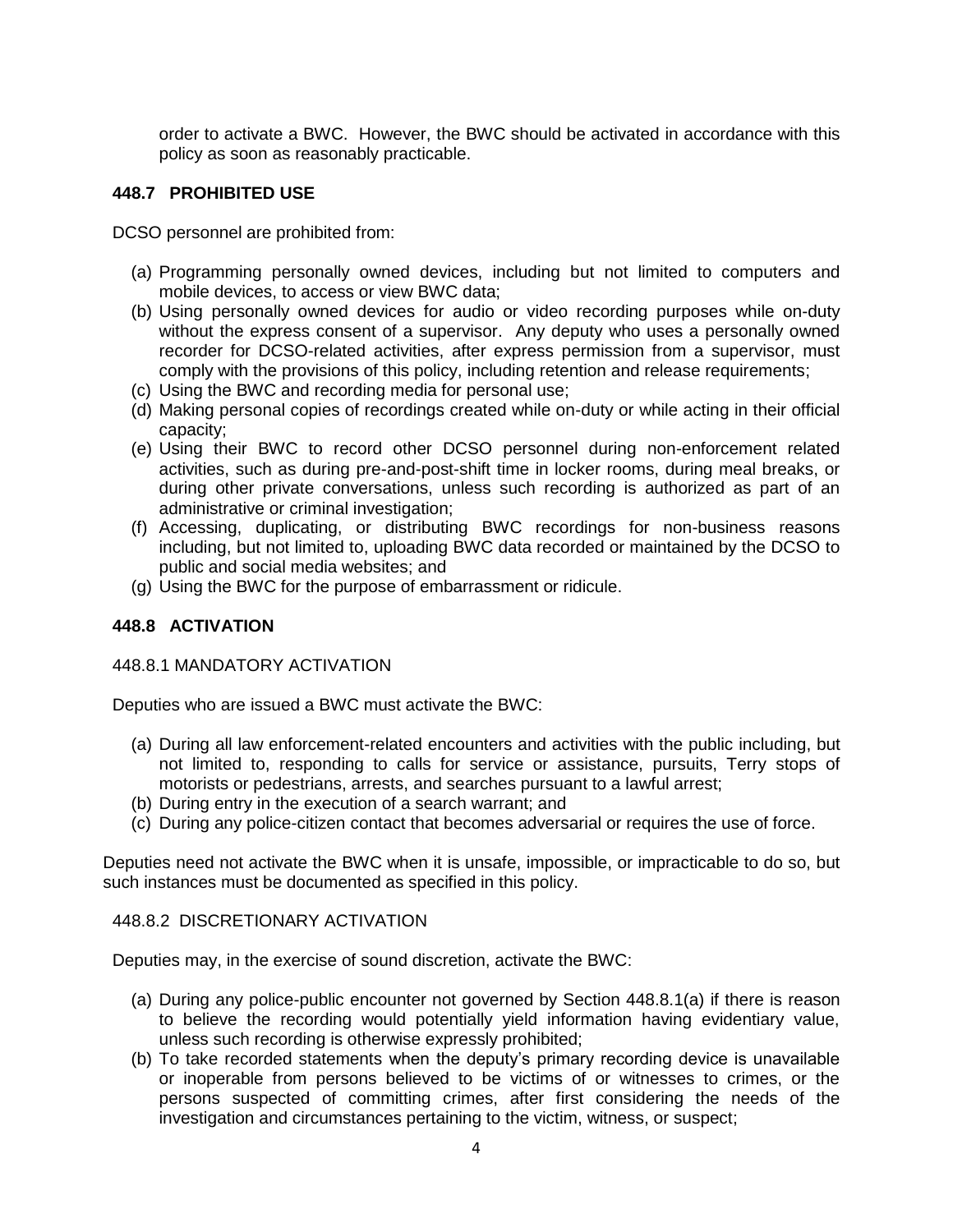- (c) To record the transportation and physical transfer of persons in the deputy's custody to hospitals, detox and mental health care facilities, juvenile detention centers, and jails if the deputy anticipates witnessing a criminal event or being involved in or witnessing an adversarial encounter or use-of-force incident; and
- (d) At any time the deputy believes it would be appropriate or valuable to activate the BWC in accordance with this policy.

## 448.8.3 PROHIBITED ACTIVATION

Deputies are prohibited from activating the BWC:

- (a) When there is medical care being provided, unless there is reason to believe the recording would document information having evidentiary value, including responding to an apparent mental health crisis or event, as necessary to document any use of force and the basis for it; and
- (b) All prohibited uses under Section 448.7.

## **448.9 DEACTIVATION GUIDELINES**

- (a) Once the BWC system is activated it should remain on until the incident has concluded. For these purposes conclusion of an incident has occurred when all arrests have been made or when the deputy reasonably believes that additional recording will no longer provide data of evidentiary value.
- (b) The BWC may be deactivated if the incident or event is of such duration that the BWC is deactivated to conserve recording times and/or battery life.
- (c) The BWC may be deactivated whenever it reasonably appears to the deputy that an individual's privacy may outweigh any legitimate law enforcement interest in recording. Request from the public to stop recording based on privacy concerns should be considered using this same criteria. Recording should resume when privacy is no longer at issue unless the circumstances no longer fit the criteria for recording.
- (d) Deputies may temporarily pause the recording or mute the audio to exchange information with other law enforcement officers or legal counsel. Deputies may obstruct the BWC lens to avoid capturing images of undercover officers, informants, or citizens when based on the training, experience, and judgement of the deputy, a recording would not be appropriate or consistent with this policy. The intention to pause and resume the recording (or to mute the audio or obstruct the lens) will be noted by the deputy either verbally on the BWC or in a written report.
- (e) In an officer-involved shooting or use-of-force incident that results in substantial bodily harm the BWC will remain activated until the supervisor on scene authorizes deactivation.

Deactivation must be documented in accordance with Section 448.5(g) of this policy.

## **448.10 DATA SECURITY SAFEGUARDS AND MISCELLANEOUS COMPLIANCE**

- (a) The DCSO employs data security safeguards that, at a minimum, meet the requirements of the MGDPA and other applicable law. The DCSO will maintain more detailed security and storage safeguards in procedures that are specific to the selected BWC system.
- (b) The DCSO will maintain backups of BWC data.
- (c) The DCSO will require audit and logging capabilities for its selected BWC system.
- (d) The DCSO will maintain logs that include, at minimum, the following information: the date and time BWC data were collected and the applicable classification of the data.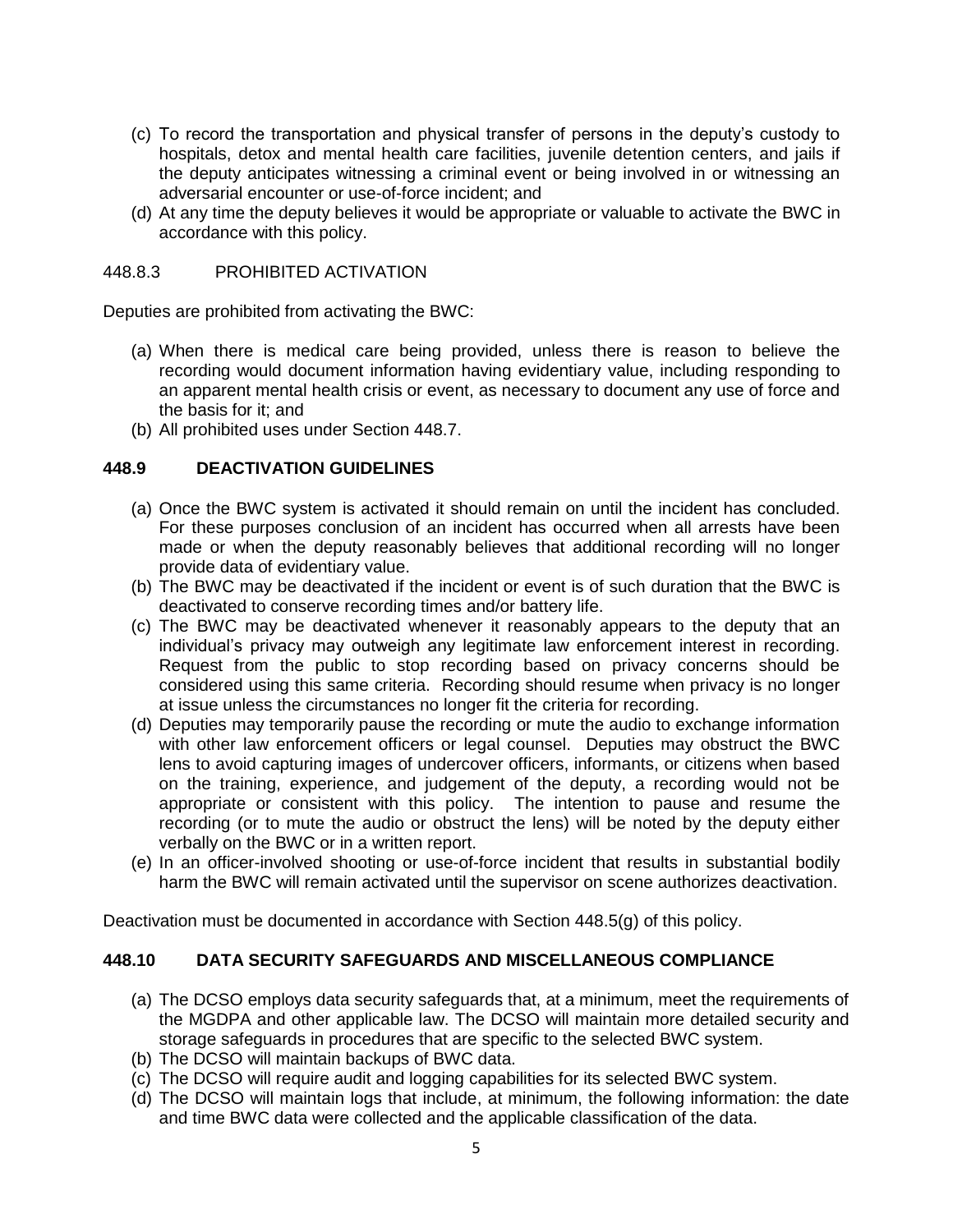- (e) DCSO personnel must not intentionally edit, alter, or erase any BWC recording unless otherwise expressly authorized by the Sheriff, the Sheriff's designee, or this policy.
- (f) The DCSO will establish procedures for accessing data and recordings. These procedures must include the process to obtain written authorization by the Sheriff or the Sheriff's designee for access to non-public data by DCSO personnel and members of other governmental entities and agencies for a legitimate, specified law enforcement purpose.
- (g) The DCSO will establish procedures for transferring, downloading, tagging or marking events.
- (h) The DCSO will prepare an independent biennial audit as required in Minn. Stat. § 13.825, subd. 9.

## **448.11 RETENTION OF RECORDINGS**

- (a) All BWC data must be retained for a minimum period of 90 days. There are no exceptions for erroneous recordings or non-evidentiary data.
- (b) BWC data that document the discharge of a firearm by a deputy in the course of duty, other than for training or the killing of a sick, injured, or dangerous animal, must be maintained for a minimum period of one year.
- (c) BWC data that document the use of force by a deputy that results in substantial bodily harm must be maintained for a minimum period of one year.
- (d) If a formal complaint is made against a deputy related to an incident, the BWC data documenting that incident must be maintained for a minimum period of one year.
- (e) If an individual captured in a BWC recording submits a written request, the BWC recording must be retained for an additional time period as requested, but not to exceed180 days. The DCSO will notify the requestor upon receipt of the request that the recording will retained for a specific time period, after which it will be destroyed unless a new written request is received or it is being retained for a longer period in accordance with applicable law and/or this policy.
- (f) Other BWC data having evidentiary value must be retained for the period specified in the DCSO's records retention schedule.
- (g) When a particular BWC recording is subject to multiple retention periods, it must be maintained for the longest applicable period.

#### **448.12 BWC DATA CLASSIFICATION AND ACCESS**

#### 448.12.1 BWC CLASSIFICATION

- (a) **Data subjects.** Under Minnesota law, the following are considered data subjects for purposes of administering access to BWC data:
	- (1) Any person or entity whose image or voice is documented in the data;
	- (2) The deputy who collected the data; and
	- (3) Any other deputy whose voice or image is documented in the data, regardless of whether that deputy can be identified by the recording.
- (b) **BWC data are presumptively private or nonpublic.** BWC recordings are classified as private or nonpublic data, unless there is a specific law that provides otherwise. As a result:
	- (1) BWC data pertaining to individuals as defined in Minn. Stat. § 13.02, subd. 8 (i.e. natural person, but not a business) are presumed to be private data;
	- (2) BWC data not on individuals (e.g. a business, agency) are presumed to be nonpublic data;
	- (3) Some BWC data are classified as confidential (see, (c) below); and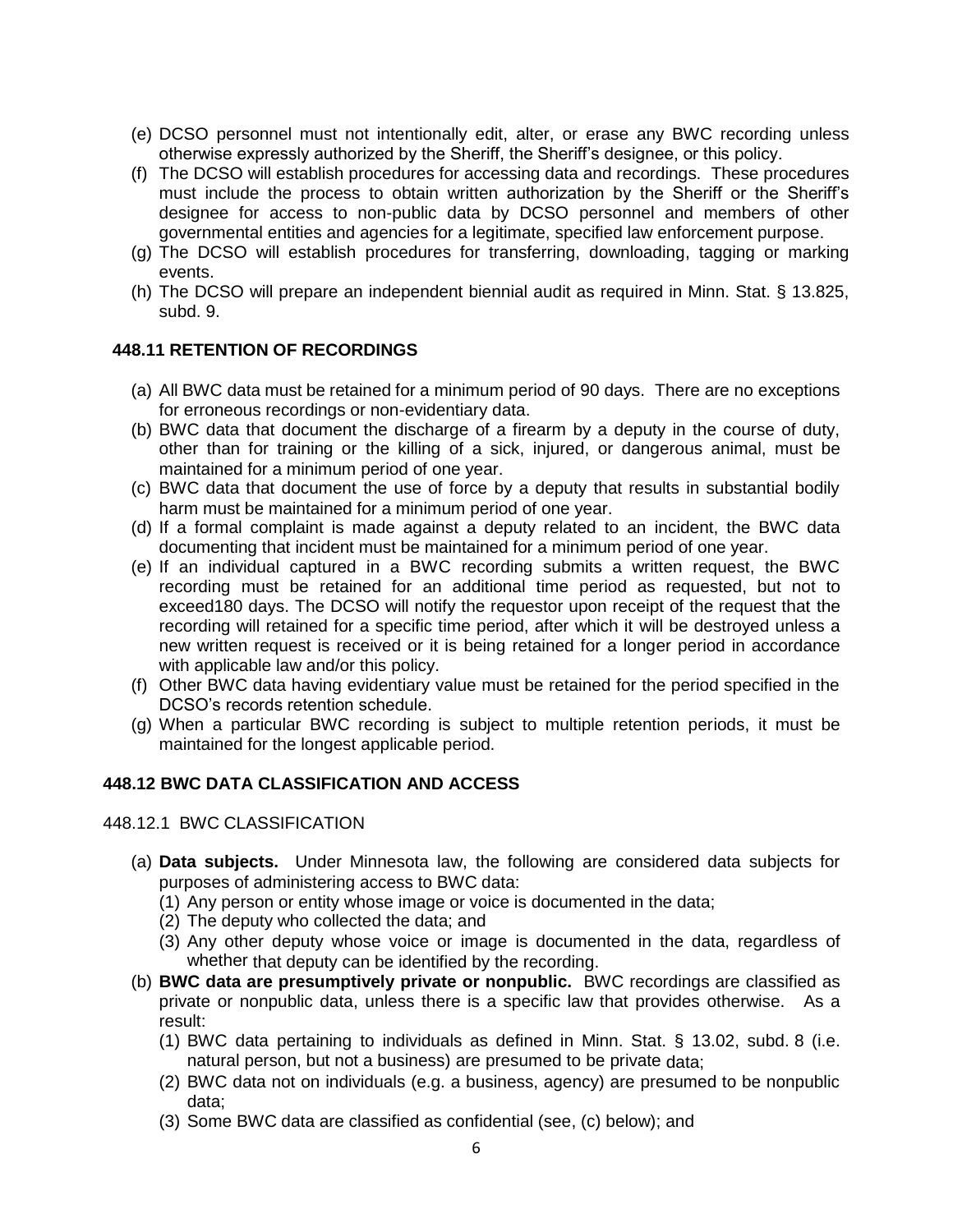(4) Some BWC data are classified as public (see, (d) below).

- (c) **Confidential data**. BWC data that are collected or created as part of an active criminal investigation are governed by Minn. Stat. § 13.82, subd. 7 and are classified as "confidential" or "protected nonpublic data". This classification takes precedence over the "private" classification listed above and "public" classifications listed below.
- (d) **Public data.** The following BWC data are public:
	- (1) Data that document the discharge of a firearm by a peace officer in the course of duty, other than for training or the killing of an animal that is sick, injured or dangerous;
	- (2) Data that document the use of force by a peace officer that result in substantial bodily harm;
	- (3) Data that a data subject requests to be made accessible to the public, subject to redaction. Data on any subject (other than a peace officer) who has not consented to the public release must be redacted. In addition, any data on undercover officers must be redacted; and
	- (4) Data that are public personnel data under Minn. Stat. § 13.43, subd. 2(5).

Exception: If another provision of MGDPA classifies data as private or otherwise not public, the data retains that other classification. For instance, data that reveals protected identities under Minn. Stat. 13.82, subd. 17 (e.g., certain victims, witnesses and others) or other applicable law must not be released even if it would otherwise fit into one of the public categories listed above.

Exception: The Sheriff may withhold otherwise public data if it is clearly offensive to common sensibilities.

## 448.12.2 ACCESS TO BWC DATA

- (a) **Access to BWC data by data subjects and the public.** DCSO personnel must refer members of the media or public seeking access to BWC data to the data practices liaison, who will process the request in accordance with the MGDPA, this policy, County policies and procedures, and other applicable laws. In particular:
	- (1) An individual must be allowed to view (inspection only, no copying) recorded BWC data about him or herself and other data subjects in the recording, but access must not be granted:
		- (i) if the data were collected or created as part of an active investigation; or
		- (ii) to portions of the data that the DCSO would otherwise be prohibited by law from disclosing to the person seeking access, such as portions that would reveal identities protected by Minn. Stat. § 13.82, subd. 17.
	- (2) Unless the data are part of an active investigation, an individual data subject may obtain a copy of the recording, subject to the following guidelines on redaction:
		- (i) data on other individuals in the recording who do not consent to the release must be redacted;
		- (ii) data that would identify undercover officers must by redacted; and
		- (iii) data on other deputies who are not undercover, and who are on duty and engaged in the performance of official duties, may not be redacted.
- (b) **Access to BWC data by DCSO personnel.** DCSO personnel may access and view stored BWC recordings only when there is a legitimate business need for doing so. Compliance with this paragraph satisfies the requirement for the Sheriff or designee to